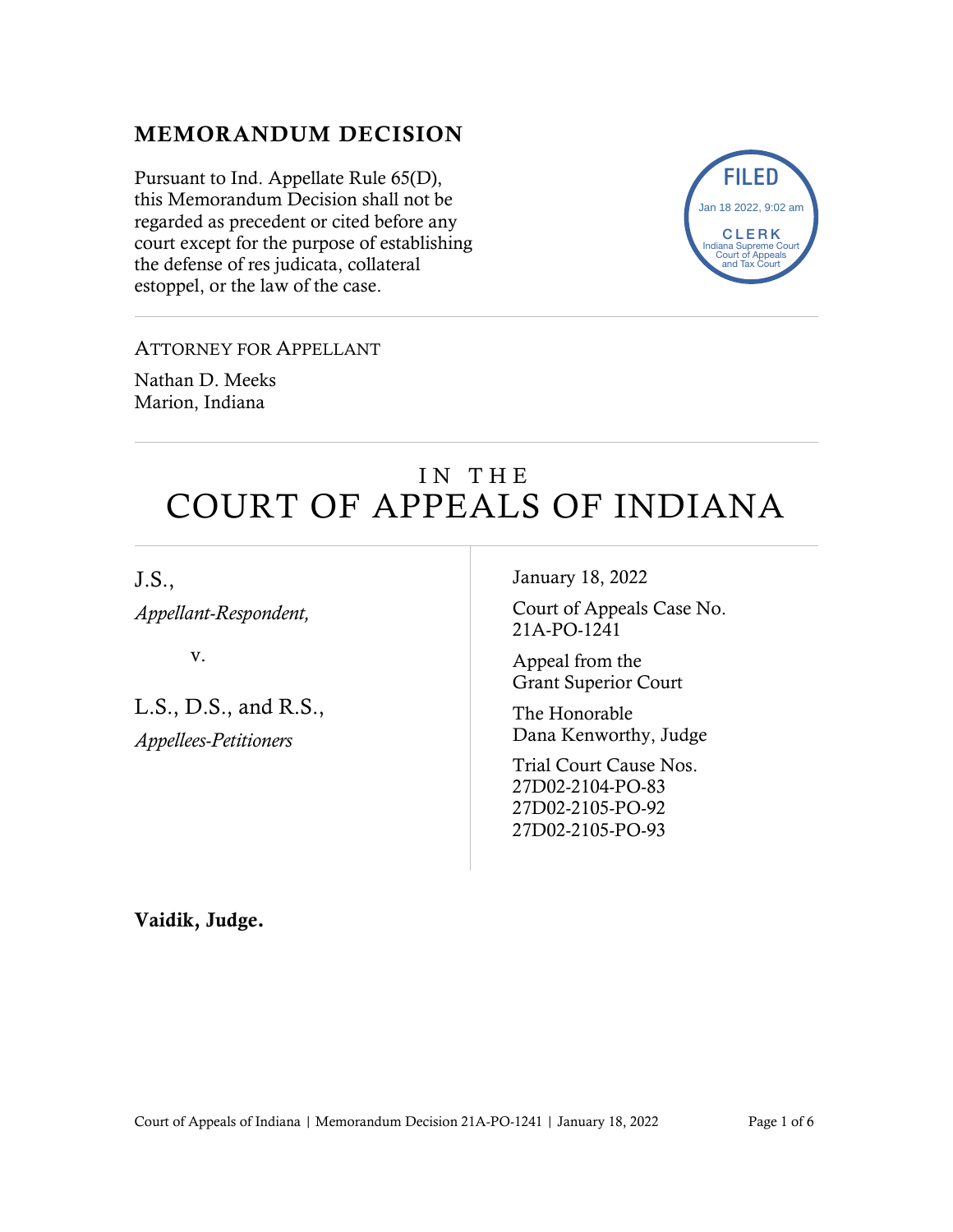## Case Summary

[1] J.S. ("Father") appeals the trial court's issuance of protective orders barring him from having contact with three of his children. We reverse and remand.

### Facts and Procedural History

- [2] Father and Ja.S. ("Mother") are the parents of sixteen-year-old R.S., fifteenyear-old L.S., and twelve-year-old D.S. In early February 2021, there was an incident in which Father and one of his adult children violently disciplined D.S. On February 8, the Department of Child Services (DCS) received reports about that incident and other abuse and neglect by Father and Mother. That day, Father moved out of the family home. On February 12, DCS filed petitions alleging the children are children in need of services (CHINS) because of the alleged abuse. The cases were assigned to Grant Superior Court 2. An initial hearing was held on February 23, after which the trial court ordered that the children would remain in the home with Mother and that Father could not reside in the home and would have his parenting time supervised.
- [3] Also on February 23, Mother filed a petition seeking a protective order on behalf of the children against Father. She described the early February incident involving D.S. and also made other allegations of physical and verbal abuse of all three children by Father. The protective-order case was also assigned to Grant Superior Court 2. On March 1, the court issued an order denying the petition, finding Mother had not shown by a preponderance of the evidence

Court of Appeals of Indiana | Memorandum Decision 21A-PO-1241 | January 18, 2022 Page 2 of 6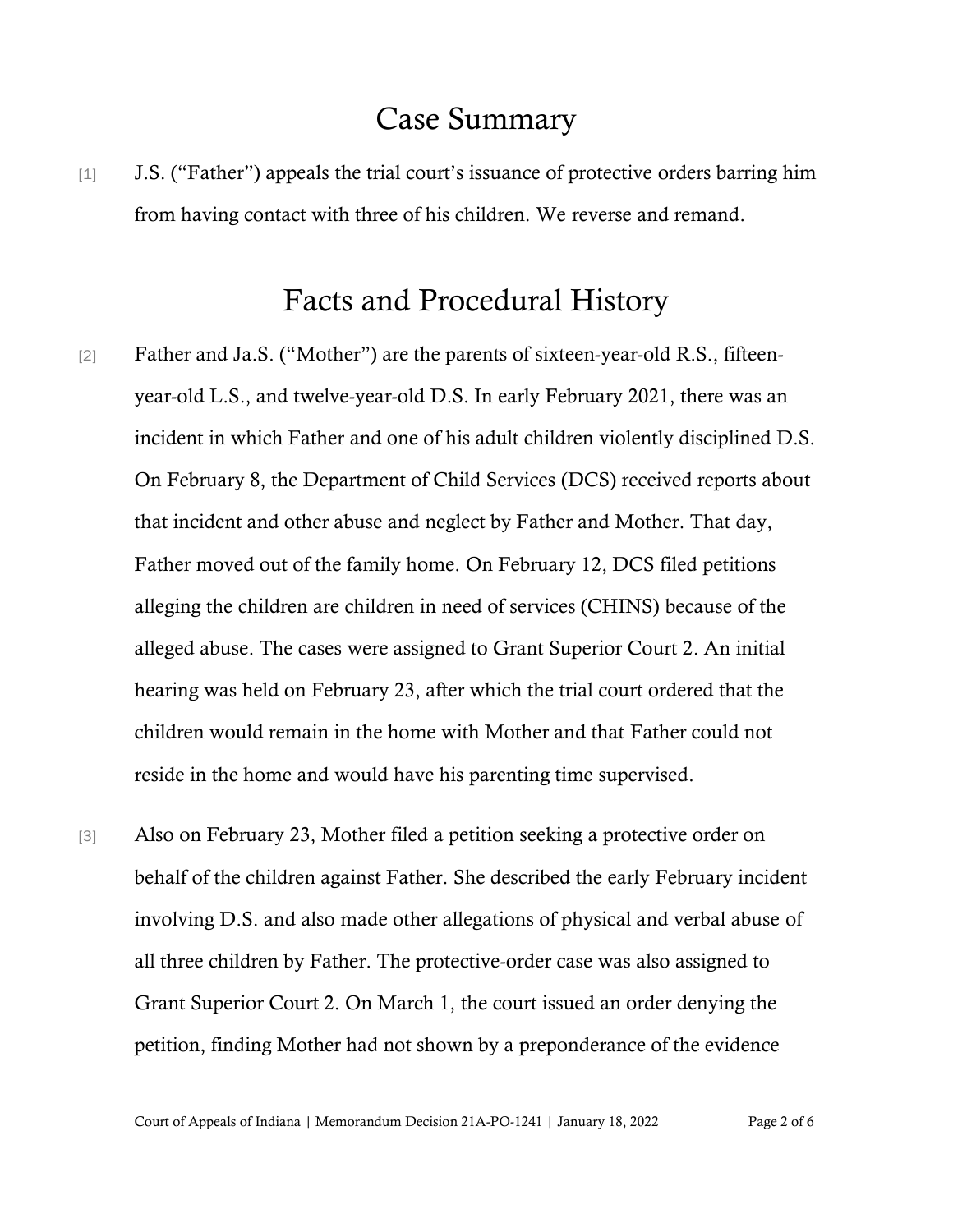that domestic or family violence had occurred sufficient to justify the issuance of a protective order.

- [4] Back in the CHINS cases, the children refused to visit with Father, and at some point his parenting time was suspended. Notwithstanding that development, on April 21, Mother filed another action seeking a protective order on behalf of L.S. against Father. She cited the early February incident but also several other events that occurred before February 2021, specifically, in June 2020 and January 2021. *See* Appellant's App. Vol. II pp. 22-23. The case was assigned to Grant Superior Court 2, and a hearing was set for May 11.
- [5] In the meantime, on April 30, a hearing was held in the CHINS cases regarding Father's parenting time. The parties agreed, and the trial court ordered, that Father would begin therapeutic visits with the children (visits with a therapist present). Despite that agreement, on May 3, Mother filed new protective-order actions on behalf of the other two children, R.S. and D.S., making the same allegations she made in the petition relating to L.S. *See id.* at 29-30, 36-37. These two cases were also assigned to Grant Superior Court 2.
- [6] A hearing was held on all three protective-order petitions on May 11. Mother acknowledged there had not been any contact between Father and the children since DCS became involved and Father moved out, but she expressed concern that the therapeutic visits ordered in the CHINS cases would be traumatic for the children. At the end of the hearing, Father's attorney argued the petitions should be denied because, among other things, Mother had already tried and

Court of Appeals of Indiana | Memorandum Decision 21A-PO-1241 | January 18, 2022 Page 3 of 6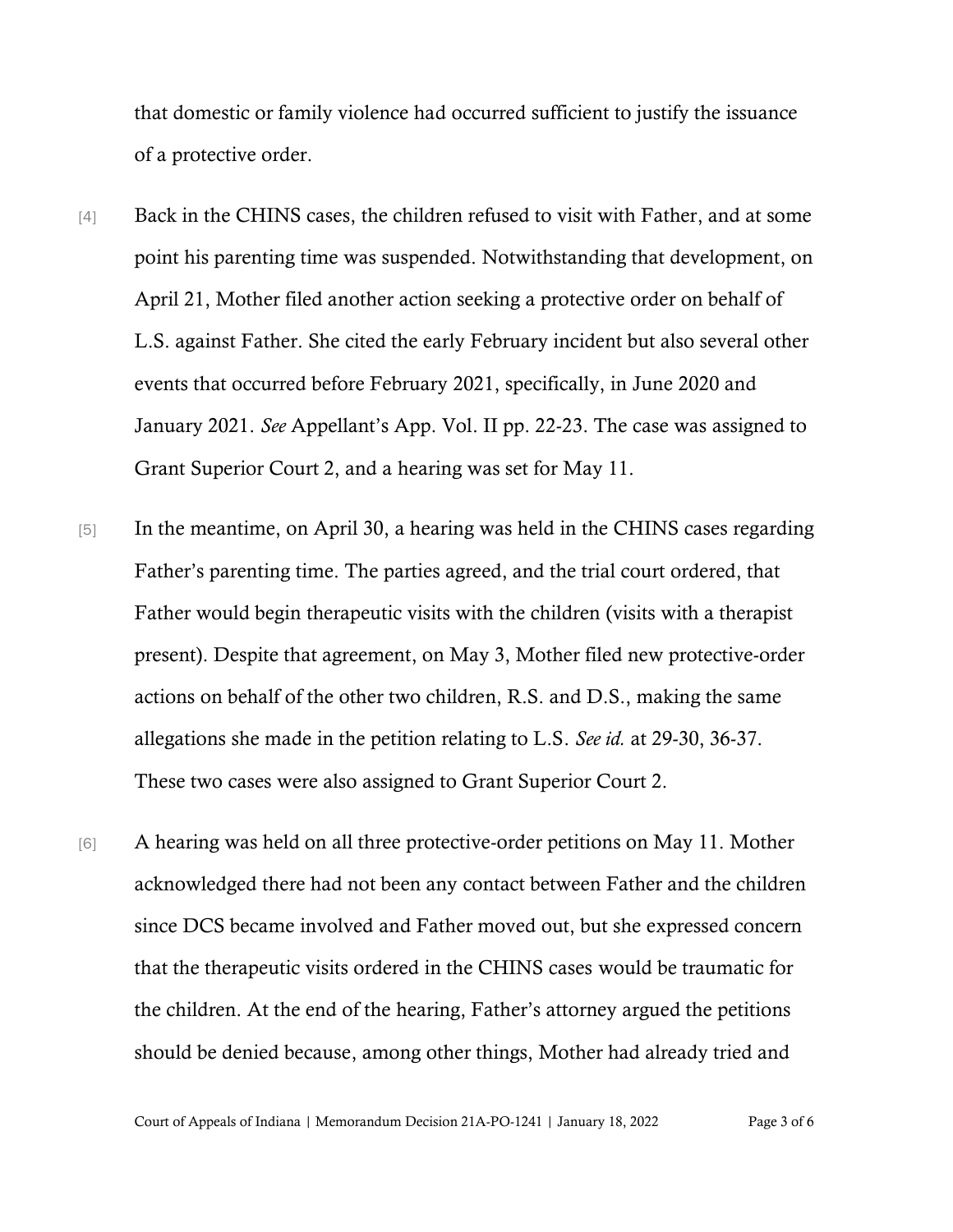failed to get a protective order "largely based on some of the same allegations that were made in the protective order today." Tr. p. 49. The trial court noted the possibility it was "bound" by the denial of the earlier petition, *id.* at 49-50, but it later granted the requested protective orders, barring Father from having any contact with the children for two years, until May 26, 2023.

[7] Father now appeals.

# Discussion and Decision

- [8] Father contends the trial court erred by granting the protective orders. Mother has not filed a brief. When an appellee does not respond to an appeal, we will not undertake the burden of developing an argument on their behalf. *Trinity Homes, LLC v. Fang*, 848 N.E.2d 1065, 1068 (Ind. 2006). Rather, we will reverse the trial court's judgment if the appellant's brief presents a case of prima facie error. *Id.* In this context, "prima facie error" means error "at first sight, on first appearance, or on the face of it." *Id.* Under that relaxed standard, we conclude that reversal is appropriate.
- [9] Father argues Mother's protective-order actions are prohibited by the claimpreclusion branch of the doctrine of res judicata. "Claim preclusion can be used to bar a successive lawsuit when 'a particular issue is adjudicated and then put in issue in a subsequent suit on a different cause of action between the same parties or their privies.'" *In re Eq.W.*, 124 N.E.3d 1201, 1209 (Ind. 2019) (quoting *Ind. Alcohol & Tobacco Comm'n v. Spirited Sales*, 79 N.E.3d 371, 381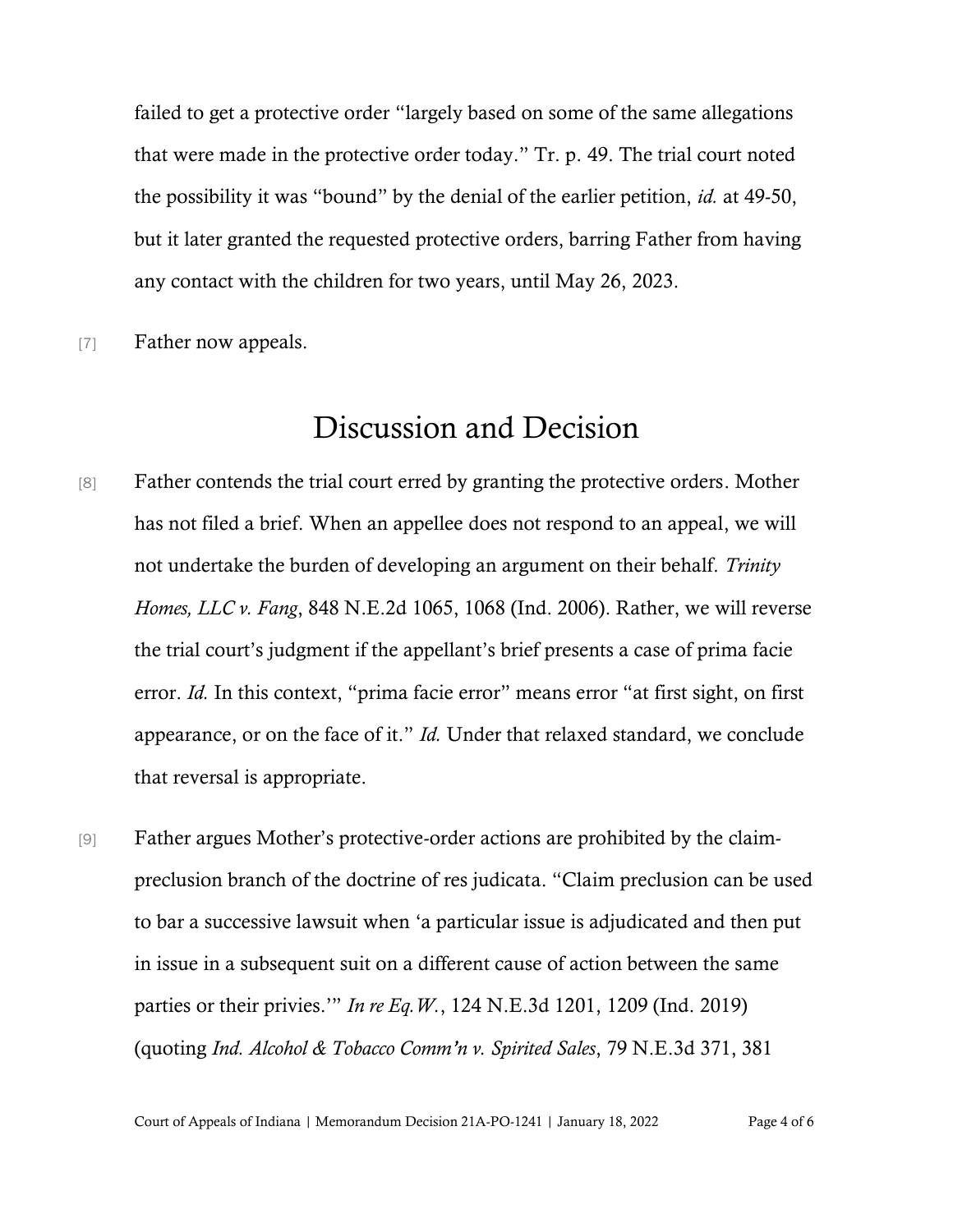(Ind. 2017)). For an action to be barred by claim preclusion, four elements must be satisfied:

(1) The former judgment must have been rendered by a court of competent jurisdiction;

(2) The former judgment must have been rendered on the merits;

(3) The matter now in issue was or might have been determined in the former suit; and

(4) The controversy adjudicated in the former suit must have been between the parties to the present action or their privies.

*Id.* Father asserts these protective-order actions are barred because she filed a similar petition in February 2021 and had it denied. We agree.

[10] The February 2021 petition was denied by Grant Superior Court 2, "a court of competent jurisdiction." The petition was denied "on the merits" in an order issued on March 1. And the controversy adjudicated there was "between the parties to the present action." Regarding the third element—whether the "matter now in issue was or might have been determined in the former suit" the petitions at issue here included allegations that were not included in the February 2021 petition. However, the additional allegations concerned events that occurred before the February 2021 petition was filed. As such, those allegations could have been included in the February 2021 petition. The third element of claim preclusion covers not only matters that were adjudicated in the